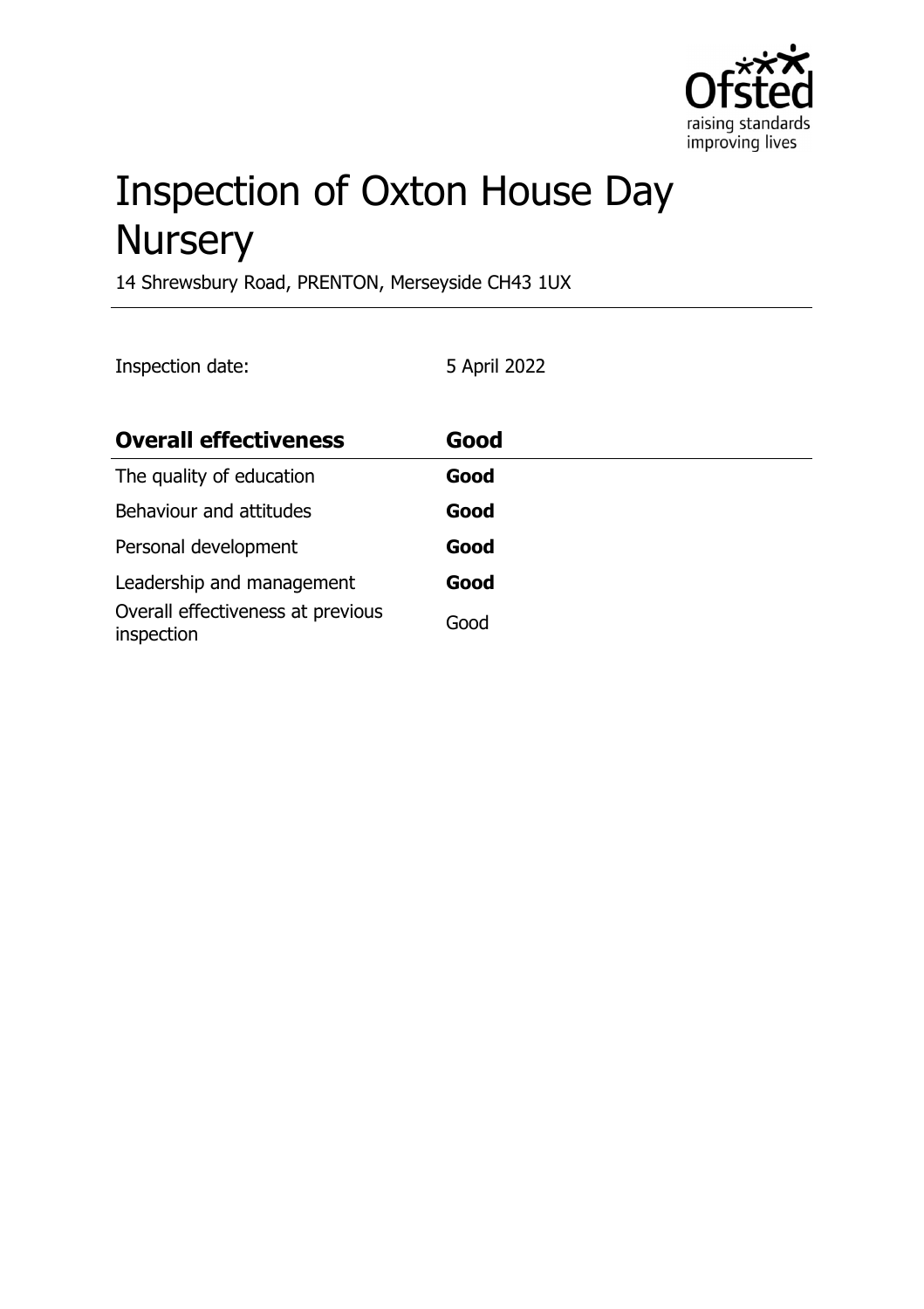

# **What is it like to attend this early years setting?**

### **The provision is good**

Children arrive at the nursery happy and excited. They receive a warm welcome from the friendly and caring staff team. This nurturing approach helps children quickly immerse themselves in a variety of enjoyable activities. Children's behaviour is good. They receive high levels of praise from staff and each other. Staff encourage babies and toddlers to use their hands to explore. Children use chalk to draw patterns on the concrete outside, while babies happily make marks in paint, sand and soil.

Babies choose the toys they want to play with. Staff working with babies support them well. They use simple language and are very attentive to their needs. For example, staff respond quickly and gently when children are tired. Children develop their physical skills. They use their coordination to dig in the sand and use the slide with friends. Children have fun, racing cars around the tracks outside. Inside, children expand their creative skills through messy play and craft activities. For example, they paint and role play in the home corner, which helps their imaginations flourish. Children enjoy looking at books independently and staff read them stories throughout the day.

Children enjoy healthy, balanced and nutritious meals, which help to support their good health and physical well-being. Children vote on what pizza toppings they have when making their own pizza with the nursery cook. Older children learn how to use tools. For example, they use knives with control as they chop their own fruit for a snack.

## **What does the early years setting do well and what does it need to do better?**

- Staff plan a curriculum that focuses on children's current interests and their next steps of learning. A varied range of experiences build on what children know and can do. Children are well engaged in planned activities. However, the lessexperienced staff do not consistently interact with children during play to extend children's learning even further. Some staff do not consistently model the correct words for the youngest children. For example, they use 'din dins' when children are eating their dinner. This has an impact on children's language development.
- $\blacksquare$  Children develop a love of stories and songs at the nursery. Babies enjoy turning the pages of board books. Older toddlers talk about what they can see in the pictures. Children enjoy taking books home from the lending library. This keen interest prepares them well for later reading and writing.
- $\blacksquare$  Staff support all children to manage their feelings well. They gently remind children of their expectations for behaviour. For example, staff encourage the younger children to use 'kind hands' with friends and think about the impact that their behaviour has on others.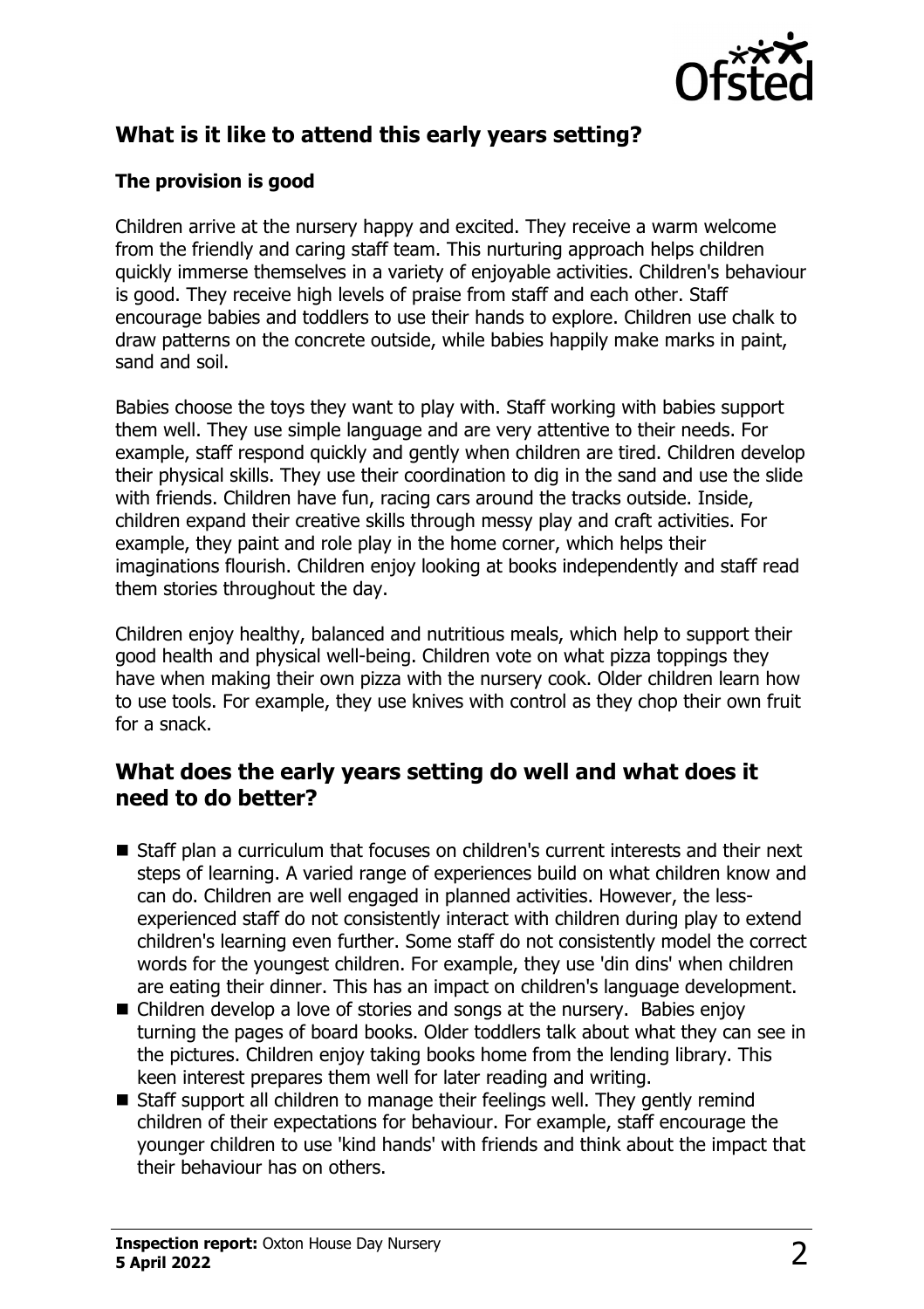

- Older children create pictures of their families, and these are displayed in the nursery. Staff talk to the children about their drawings. They use them to support children's understanding about their uniqueness and their differences.
- $\blacksquare$  Children with special educational needs and/or disabilities are supported very well. Staff respond quickly to any signs that children may be unsettled. The special educational needs coordinator works with other professionals to ensure that children's needs are met at the earliest opportunity.
- Pre-school children enjoy learning about dinosaurs. Staff introduce children to new words, such as 'diplodocus' and 'stegosaurus'. Children repeat these words and then use them to correctly identify the dinosaurs they play with. Children eagerly talk about what dinosaurs eat. This leads to a discussion with staff about fruit bats and animals who only eat vegetables and fruit.
- Partnerships with parents are very good. Staff share a wide range of information with parents about their children's days and the progress they are making. Children take home learning packs that support their learning about phonics. For example, they take home a 'letter bag' to try to find things at home starting with the letter 'S'. Children then share their findings with staff. Staff talk to parents about the positive effects this has on children's speech development.
- Staff support children to develop their independence and learn the importance of self-care. For example, children serve themselves lunch and pour their own drinks. They independently wash their own hands and talk about the need 'to wash off germs' or they will be poorly.
- Staff consistently promote children's love of being active outdoors. All children are encouraged to challenge themselves by considering how they set up the balance equipment and then navigate their way around it. This promotes children's coordination.
- Overall, the manager has a good oversight of staff's practice and the effectiveness of the educational programmes. Regular supervision meetings help staff to identify aspects of their development to improve and raise any concerns they may have about their key children.

# **Safeguarding**

The arrangements for safeguarding are effective.

Staff have a very good understanding of their roles and responsibilities to help keep children safe. They attend regular child protection training, which helps them to keep up to date with any changes to guidance and legislation. Staff have a secure knowledge of the signs which would indicate that a child is at risk of harm or abuse. They know the procedures to follow in the event of any concern. The manager highlights a nursery policy each month to the whole team, so staff remain knowledgeable about policies to support keeping children and staff safe. Staff assess risks well to ensure that children are safe in the indoor and outdoor environments.

# **What does the setting need to do to improve?**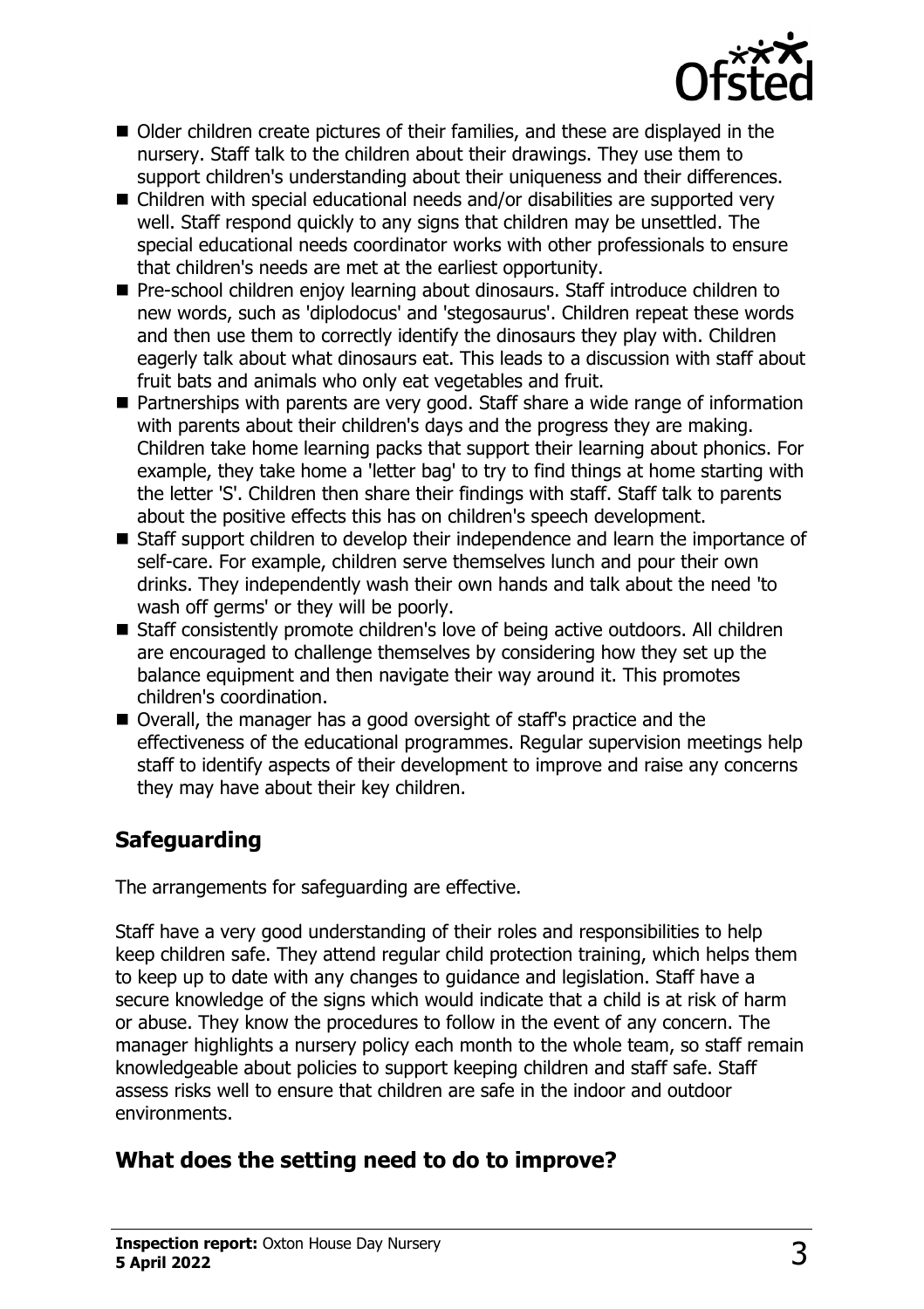

#### **To further improve the quality of the early years provision, the provider should:**

- support less-experienced staff to model language effectively so all children can use the correct words when communicating
- $\blacksquare$  support less-experienced staff to develop their interactions with children to a consistently high standard so children may extend their knowledge and language even further.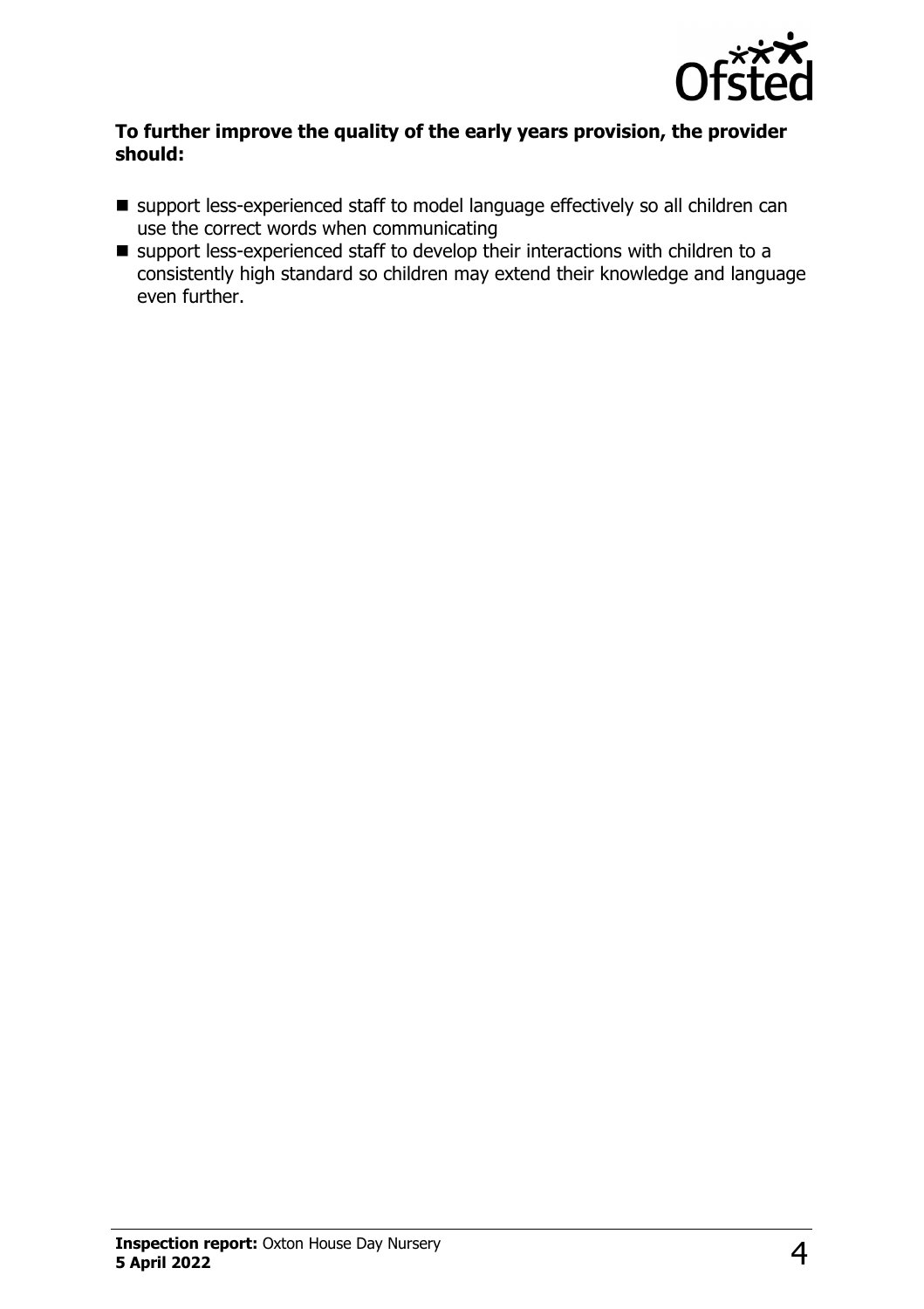

| EY447931                           |
|------------------------------------|
| Wirral                             |
| 10213969                           |
| Childcare on non-domestic premises |
| Early Years Register               |
| Full day care                      |
| $0$ to $4$                         |
| 82                                 |
| 64                                 |
| <b>Wirral Nurseries Ltd</b>        |
| RP902165                           |
| 0151 651 0501                      |
| 27 October 2016                    |
|                                    |

## **Information about this early years setting**

Oxton House Day Nursery registered in 2020. It operates in the Prenton area of Wirral. The nursery employs 13 members of childcare staff. Of these, eight hold appropriate early years qualifications at level 3 and five hold qualifications at level 2. The nursery opens Monday to Friday, from 7.30am to 6pm, all year round. The nursery provides funded early education for two-, three- and four-year-old children.

## **Information about this inspection**

#### **Inspector**

Lysa Randle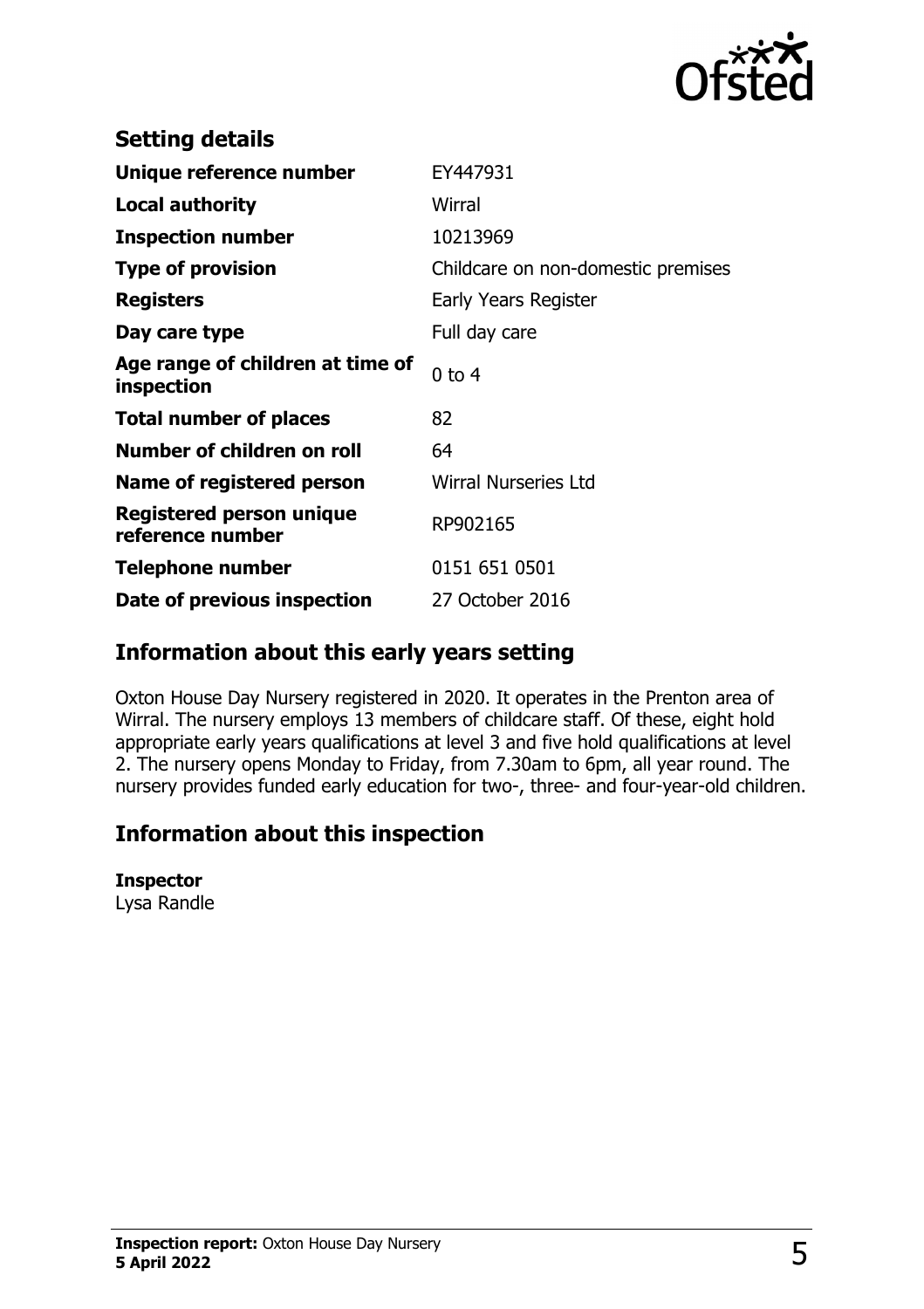

#### **Inspection activities**

- $\blacksquare$  This was the first routine inspection the provider received since the COVID-19 pandemic began. The inspector discussed the impact of the pandemic with the provider and has taken that into account in their evaluation of the provider.
- $\blacksquare$  A joint observation of staff was carried out by the inspector and the manager.
- $\blacksquare$  The manager joined the inspector on a learning walk and talked to the inspector about their curriculum and what they want children to learn.
- $\blacksquare$  The inspector observed the interactions between staff and children throughout the day and evaluated the impact on children's learning.
- $\blacksquare$  The inspector held discussions with the manager, staff and children at appropriate times during the inspection.
- $\blacksquare$  Relevant documentation was reviewed by the inspector, including evidence of suitability, safeguarding and complaints policies.
- $\blacksquare$  The views of parents were considered by the inspector.

We carried out this inspection under sections 49 and 50 of the Childcare Act 2006 on the quality and standards of provision that is registered on the Early Years Register. The registered person must ensure that this provision complies with the statutory framework for children's learning, development and care, known as the early years foundation stage.

If you are not happy with the inspection or the report, you can [complain to Ofsted](http://www.gov.uk/complain-ofsted-report).